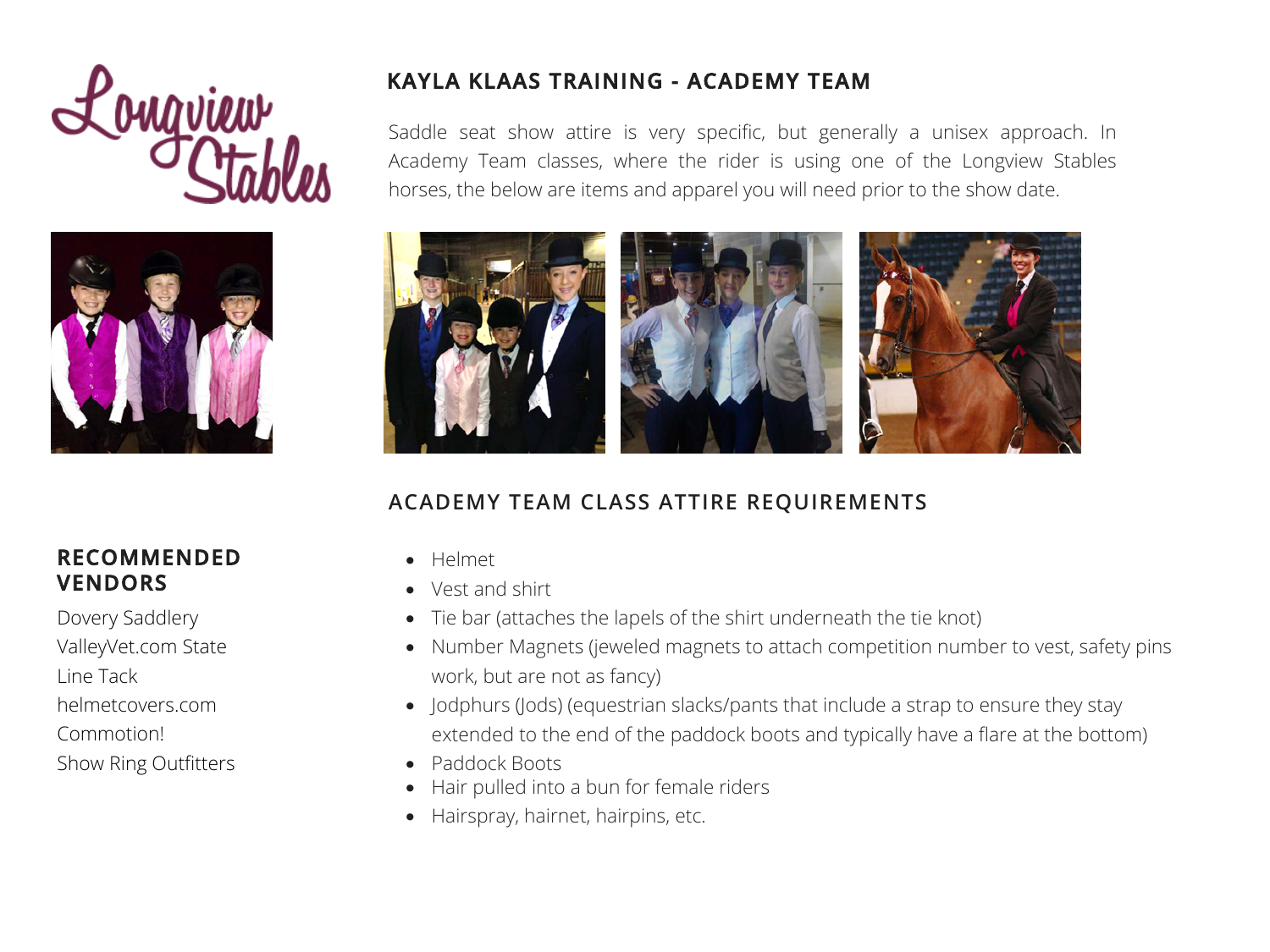

Helmets are required for all Academy riders 17 years of age and under. In performance divisions Derby hats are worn in the show ring.

- Black Helmet suggested
- Troxel Helmets are reasonably priced for academy riders
- Helmet Covers can be purchased to wear in the show ring







- Saddleseat show shirts must have a collar with 1 hole on each collar for a tie bar
- Shirts can be white, colored or patterned
- Ties can be purchased in many colors and patterns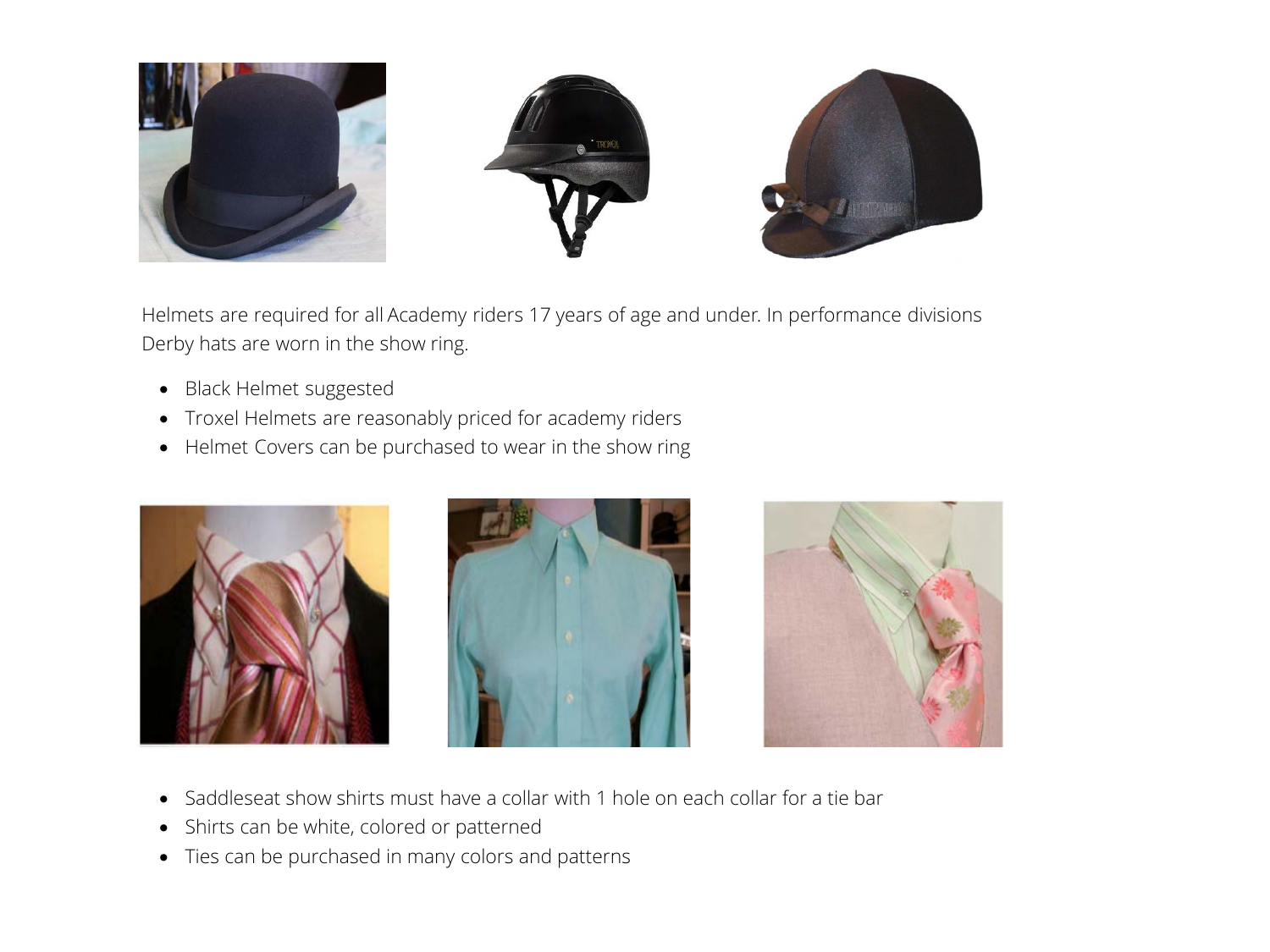

A tailor fitted vest is required in the show ring.



### Jods are equestrian slacks/pants for show riders that include a strap to ensure they stay extended to the end of the paddock boots while riding. Typically Jods have a flare at the bottom and have high waists to keep the rider's shirt tucked in, made of black suede and fabric.

#### **REC[O](http://www.thegoodhabitonline.com/Vests.html)MMENDED VENDORS**

[RJ Classics Sterling Collections](https://www.doversaddlery.com/rj-classics/c/NewBrand_1001_386/26utm_source=google&utm_medium=cpc&utm_campaign=NB_Search_Dynamic_GOOG&utm_term=Google_AdGroup&eid=X17A00U3222/?gclid=CjwKCAiAr6-ABhAfEiwADO4sfQbKt1zfWovbnI2FChKdqWc2023ZtoKjyAzE_KtJD10fyjSRKGuThxoChEcQAvD_BwE) Custom show vests and Jods Sandy Harmon 970-324-1075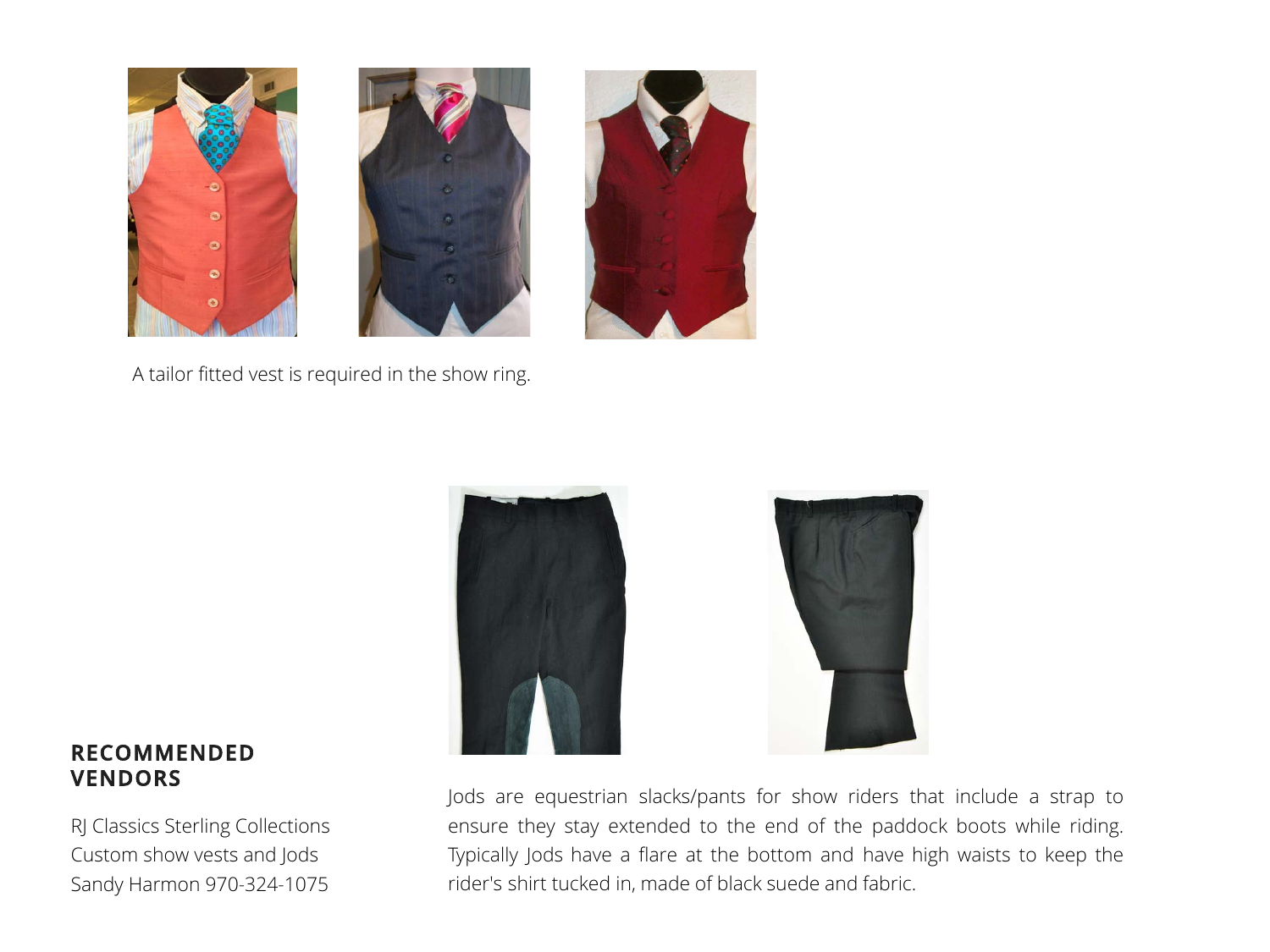



#### Ariat® Devon III Kid's™ Paddock Boot

- Paddock Boots are short riding boots cut at the ankle and zip or tie
- The Ariat Devon III Paddock Boot is reasonably priced and well made
- Black patent leather boots can also be worn in the show ring

Black leather gloves are required in the show ring.

# **RE[COMMENDED](http://www.thegoodhabitonline.com/Vests.html) VENDORS**

Cor[ral Western Wear](http://www.thegoodhabitonline.com/Vests.html)  303-343-0318 *Mention Longview Stables for a discount*





Tie bars or collar bars slide through the lapels of the shirt, underneath the tie knot to hold the tie in place. They can be plain or have jewels on them.